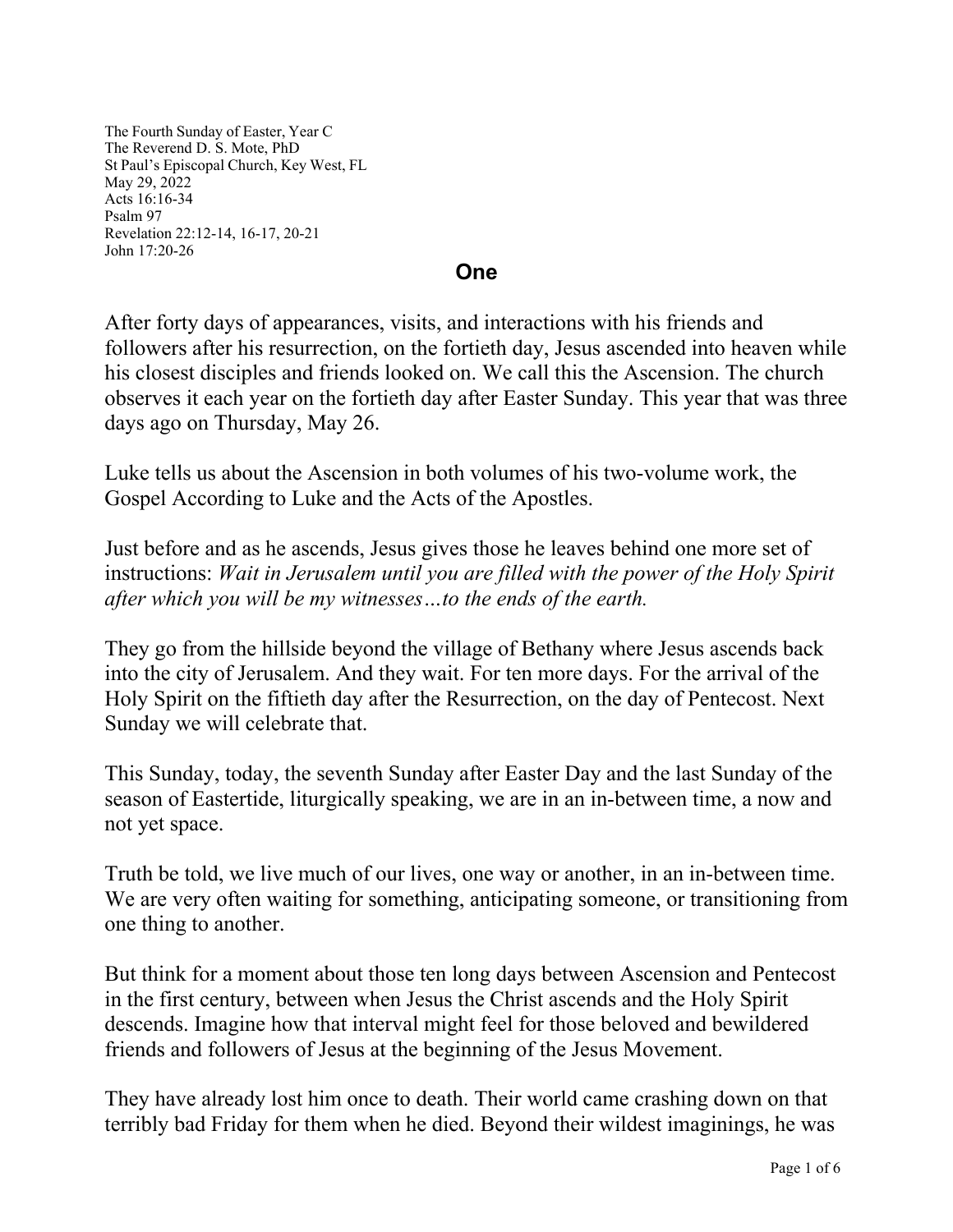raised again, as he said. For forty days it had been like old times only better. Not only was he with them once again, he was also changed in form. Locked doors and walls didn't keep him out and couldn't keep him away from them.

They get the feeling he thinks this ascension thing is not only necessary but also good. They can't imagine how things will be when he departs and stays away. It isn't even that they don't trust him when he says the Holy Spirit will come in power. It's more that it seems so incredible that they can't conceptualize it.

I'm asking you this morning to empathize with those beloved ones who experience the Ascension of their teacher, savior, friend, and beloved as losing him all over again. They have no choice in the matter. He is leaving, and they remain. Surely, they are bewildered and sad and perhaps angry as well as determined to carry on.

Does that sound to you like us right about now? Bewildered and sad and perhaps also angry as well as determined to carry on?

Bewildered and sad and perhaps also angry that we are in some sort of insane inbetween time in the life of our nation when people going to church on Sunday or to the grocery store on Saturday or to school on Tuesday can be indiscriminately gunned down. Bewildered and sad and perhaps also angry that there have been 214 mass shootings so far this year and this is only the 149<sup>th</sup> day of the year.

As we wait in this in-between time, suspended between Ascension and Pentecost, today's gospel reading is a portion of what we know as Jesus' high priestly prayer from John's gospel. This is the prayer that Jesus prays on the night before he dies for us. He prays it for his beloveds of the first century as well as for us, his beloveds in the twenty-first century, and for all his beloveds in all the centuries in between and the centuries yet to come.

He prays that all of us and all of them will be one. Not the same. Not all alike. Not always in total agreement. No. He prays that we will be one as he and the Father who sent him are one. One. United, connected, interdependent, inter-related, one.

Sometimes we claim the truth of that oneness. For example, I often pray the collect after the prayers of the people, collect 8 after the prayers, which begins, "Almighty God, by your Holy Spirit you have made us one with your saints in heaven and on earth…."

Sometimes we claim the truth of that oneness. Oftentimes we don't.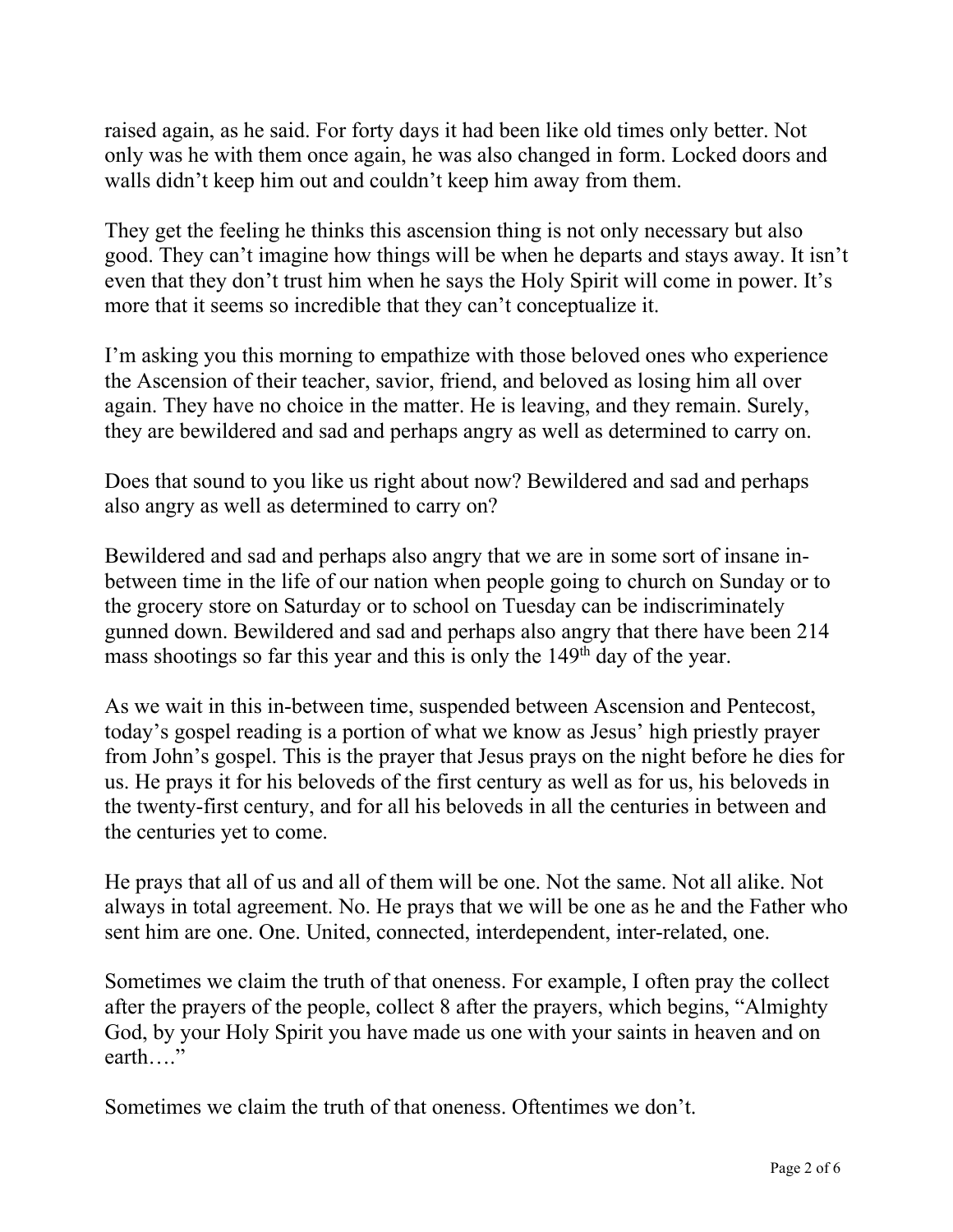Yet it is Jesus' prayer to his Father our Creator for us:

That we may all be one. Unified not uniform. Aligned not all alike. Equally made in God's image and equally valued and equally responsible for revealing God's love to the world. A collective in communion. A collaborative for the common good.

Sometimes we claim the truth of that oneness. We act and live and lead as if it is true. And many times, we offer up excuses for why we can't manifest that oneness, for why we disagree about so many things, for why we have to keep waiting until God the Creator allows Jesus request for our oneness to be fulfilled.

But, seriously, is there any prayer prayed by Jesus the Christ that God the Creator has not answered already? Any request of the Christ that hasn't already been freely granted?

What is there that is in the way of our manifesting the oneness Jesus prayed for and that God has surely already granted?

Consider the case in our first reading from Acts.

Paul our patron and his companion Silas. Thrown in jail in Phillipi after a complaint was made against them.

Throughout their stay in Phillipi, the city of Macedonia where they answered the call to come and help, they regularly went to that place of prayer down by the riverside where they met Lydia, the first Christian pastor in Europe as we heard last Sunday.

And then they kept going to pray there. Repeatedly, a young, enslaved woman with a demon would follow Paul and his companions saying, "These men are slaves of the Most High God, who proclaim to you a way of salvation." It kinda seems like they might have benefited from the free publicity. But it happened over and over and Paul, Acts says, annoyed, cast the demon out of her so she'd be quiet. And that's when the trouble started.

In healing the young woman, they robbed her masters of a revenue stream that they enjoyed because the demon gave her powers of fortune telling. People would pay the masters for the girl's abilities. No demon; no fortune telling; reduced income; problem; complaint.

So, there they are, after a whole crowd chimed in, and they were beaten with rods, Paul and Silas thrown in the clink in Phillipi, a leading city of the Roman colony of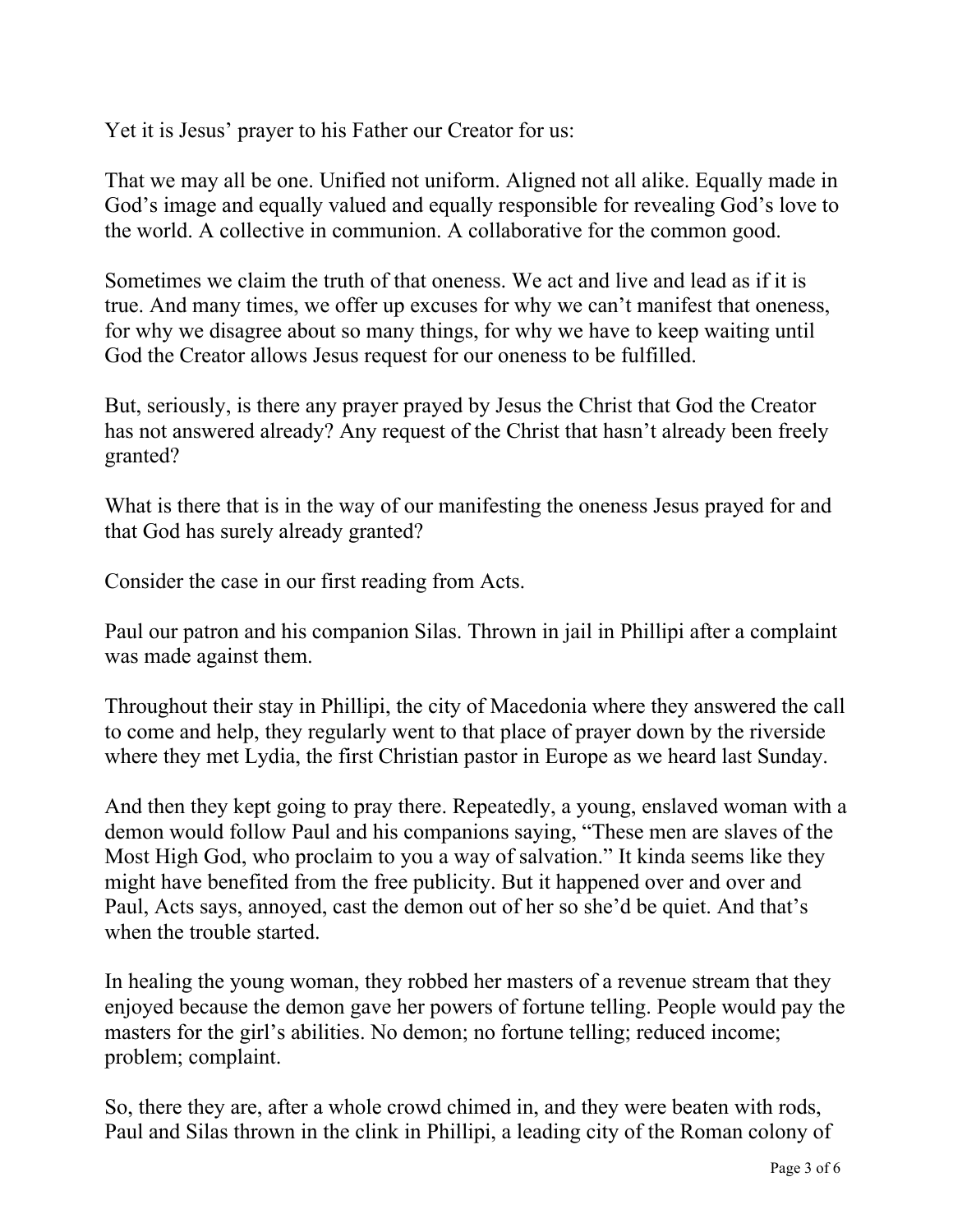Macedonia.

Paul and Silas sing hymns and bear witness to the transforming power of God's goodness in their lives from the innermost cell.

The other prisoners are listening to them.

Then there's an earthquake. The doors of the prison are jarred open. Everyone's chains fall off. They could walk right out. They don't.

The jailer assumes the worst, concludes without evidence that they have all made a break for it because, after all, they are literally on the other side from him. Their interests are very directly in opposition to his. He prepares to kill himself because his punishment for allowing them to escape will be his own execution. Might as well take care of it himself on his own terms.

But neither Paul nor Silas nor any of the other prisoners leave. Why don't they?

They seem to have decided that the jailer's life and freedom and wellbeing are as important as their own. Not more important than their own but as important as theirs.

What is the good word from Paul, the lifesaving line that stops the jailer from suicide?

"Do not harm yourself, for we are all here."

We got you. We're here. We're with you. We're together. We're on your side. Even you whom we might so easily cast as our enemy, our adversary, we're on the same side.

The reality of the oneness Jesus prayed for and that already exists is disclosed in this word from Paul and these actions, or inactions, by Paul and Silas and the others.

It is possible to live another reality.

"Do not harm yourself, for we are all here." Paul and Silas are living the answer to Jesus' prayer in today's gospel. They are in solidarity with the jailer of all people demonstrating that in Christ there exists not only the possibility but also the reality that we are all one. There is restoration and reconciliation, not just between individuals and God—you and me, Jesus—but also between individuals and one another, and whole communities and the Holy One, and even for the body politic.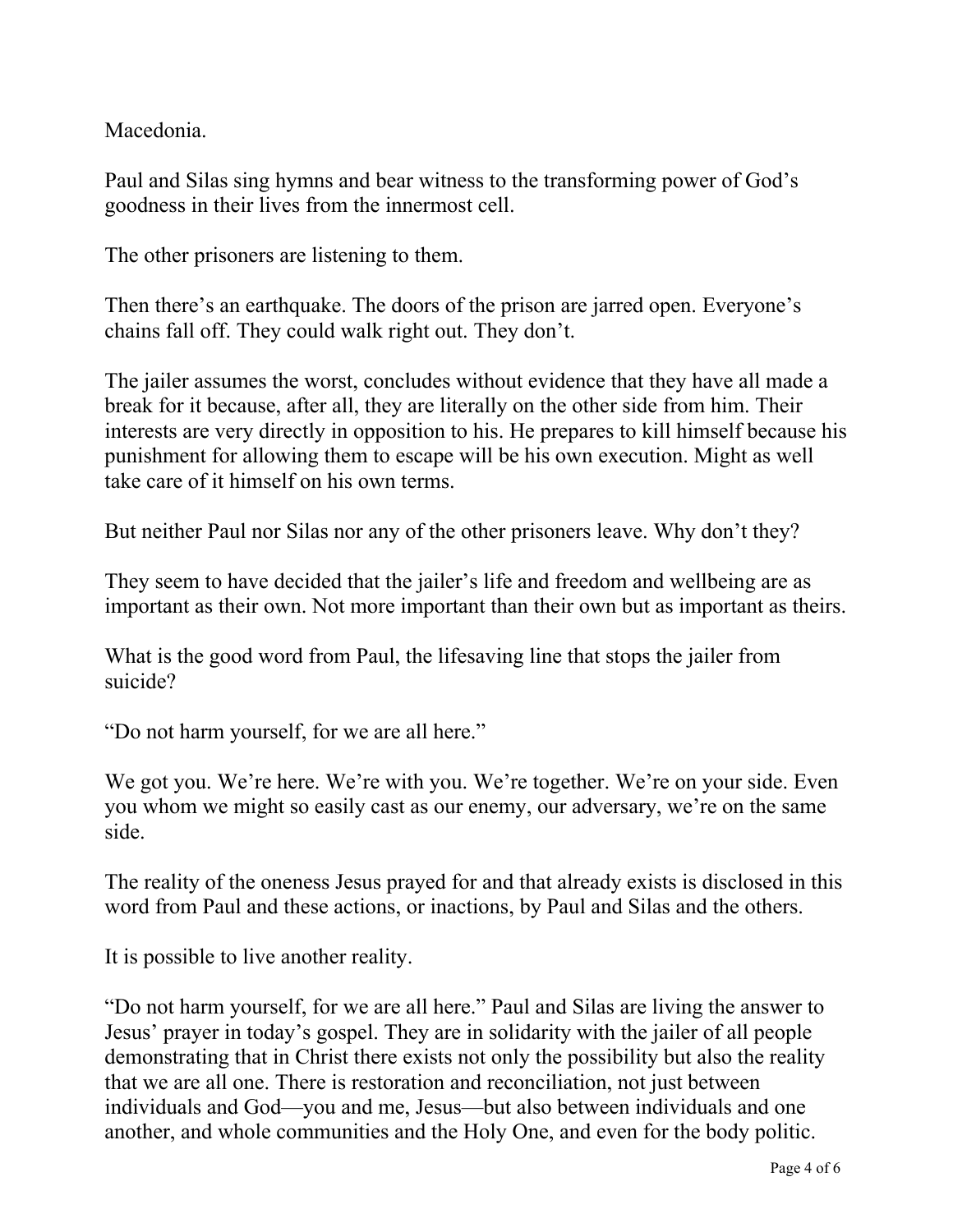In this moment in our nation's history where it seems many people are divided one from another by deep disagreements over hard and fast positions, how could anyone in their right mind imagine that there would ever be oneness, unity, agreement, harmony, concord?

It doesn't come from our mind. It comes from the mind and spirit and will of God. It already exists. We keep disbelieving it. We successfully act as if its opposite is more true or more real. And yet, oneness has been requested from our Creator by our Savior and Redeemer. It is already here.

In our day, in this moment, what do we need to do to get out of our own way and walk in the truth of that oneness?

Repeatedly, if belatedly, across human history people of good will have built consensus and acted collectively for the common good in peacetime and wartime. And surely on this day before tomorrow, Memorial Day, we are reminded that some people have given everything in order to preserve and pass down the freedoms which we enjoy, including the freedom of assembly. Repeatedly, if belatedly, as a species we have acted in history to save lives and literally save the world.

In this moment, if we only tune in to sloganeering, soundbites, and memes from opposite ends of the spectrum, it's easy to miss the fact that already 89% of us are in agreement, alignment—we are one—that serious, deliberate, decisive action must be taken legislatively and immediately to address the public health crisis of gun violence in the United States. 89% of us already agree about that. We are living into oneness. And we must. And yes, there is more to do. So pray on and discern what part of this work is yours to do.

In the ministry of restoration and reconciliation which has been entrusted to us, we are called to live the answer to Jesus' prayer that we be one. We are called to follow the example of Paul and Silas and find common cause with those who appear to be our enemies and adversaries.

This doesn't mean it will all be sweetness and light. It doesn't mean that evil doesn't exist, or that death doesn't hurt.

But it does mean that we who are followers of Jesus the Christ can and do live no longer for ourselves alone but for the One who lived and died and rose for us and prayed that we would be one. What do we need to do to walk in the way of that oneness?